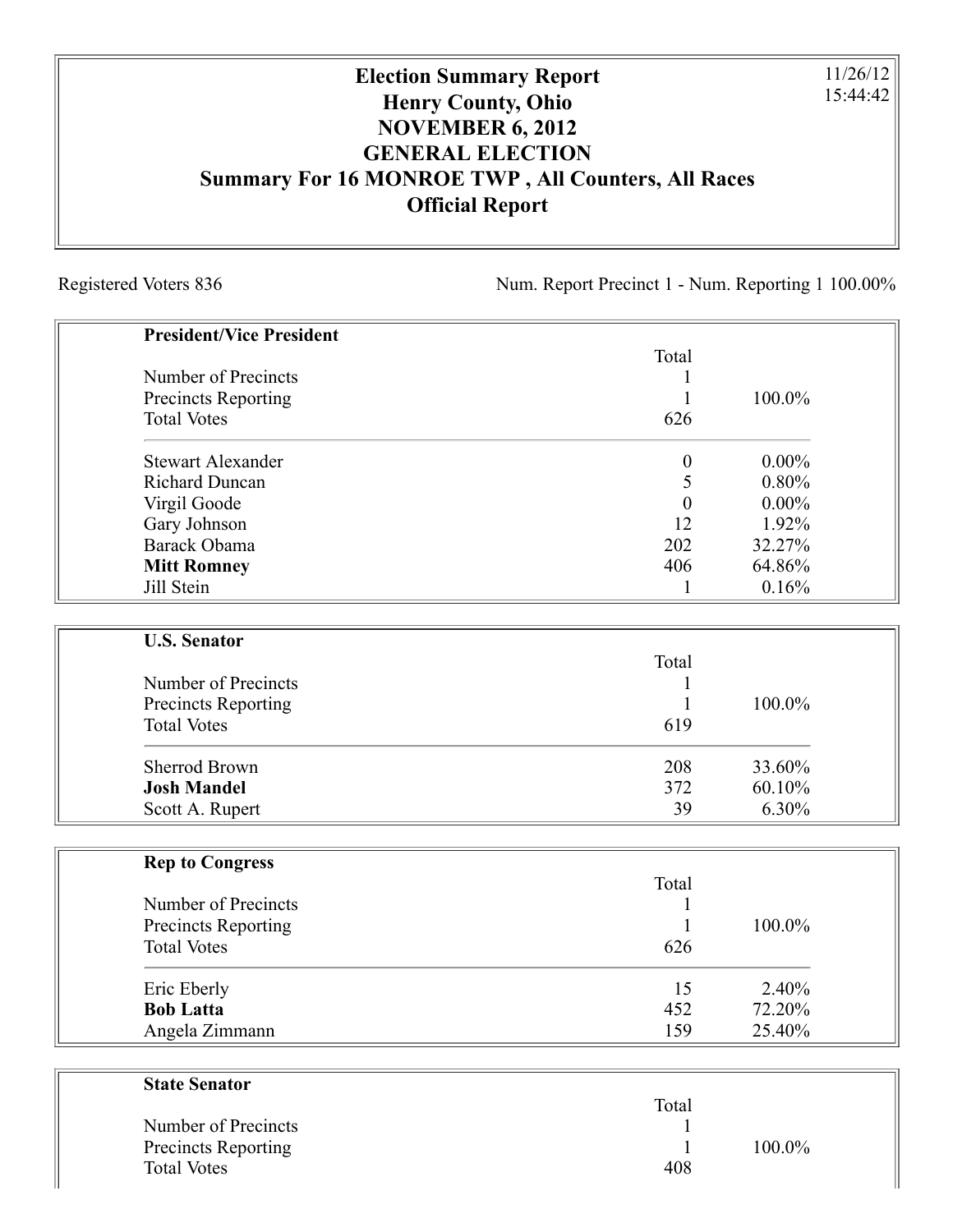| <b>Cliff Hite</b>                  | 408          | 100.00% |  |
|------------------------------------|--------------|---------|--|
|                                    |              |         |  |
| <b>State Representative</b>        | Total        |         |  |
| Number of Precincts                |              |         |  |
| Precincts Reporting                |              | 100.0%  |  |
| <b>Total Votes</b>                 | 601          |         |  |
| John H. Vanover                    | 166          | 27.62%  |  |
| Lynn R. Wachtmann                  | 435          | 72.38%  |  |
|                                    |              |         |  |
| <b>County Comm 1-2-2013</b>        | Total        |         |  |
| Number of Precincts                |              |         |  |
| Precincts Reporting                | 1            | 100.0%  |  |
| <b>Total Votes</b>                 | 578          |         |  |
| <b>Glenn A. Miller</b>             | 397          | 68.69%  |  |
| Richard C. Myers                   | 181          | 31.31%  |  |
|                                    |              |         |  |
| County Comm 1-3-2013               |              |         |  |
|                                    | Total        |         |  |
| Number of Precincts                |              |         |  |
| Precincts Reporting                |              | 100.0%  |  |
| <b>Total Votes</b>                 | 492          |         |  |
| <b>Robert E. Hastedt</b>           | 492          | 100.00% |  |
|                                    |              |         |  |
| <b>County Auditor</b>              | Total        |         |  |
| Number of Precincts                | $\mathbf{1}$ |         |  |
| Precincts Reporting                | 1            | 100.0%  |  |
| <b>Total Votes</b>                 | 467          |         |  |
|                                    |              |         |  |
| <b>Kevin Garringer</b>             | 467          | 100.00% |  |
|                                    |              |         |  |
| <b>Prosecuting Attorney</b>        | Total        |         |  |
| Number of Precincts                |              |         |  |
| Precincts Reporting                |              | 100.0%  |  |
| <b>Total Votes</b>                 | 470          |         |  |
|                                    |              |         |  |
| John H. Hanna                      | 470          | 100.00% |  |
| <b>Clerk of Court Common Pleas</b> |              |         |  |
|                                    | Total        |         |  |
| Number of Precincts                |              |         |  |
| Precincts Reporting                |              | 100.0%  |  |
| <b>Total Votes</b>                 | 452          |         |  |
|                                    |              |         |  |
|                                    |              |         |  |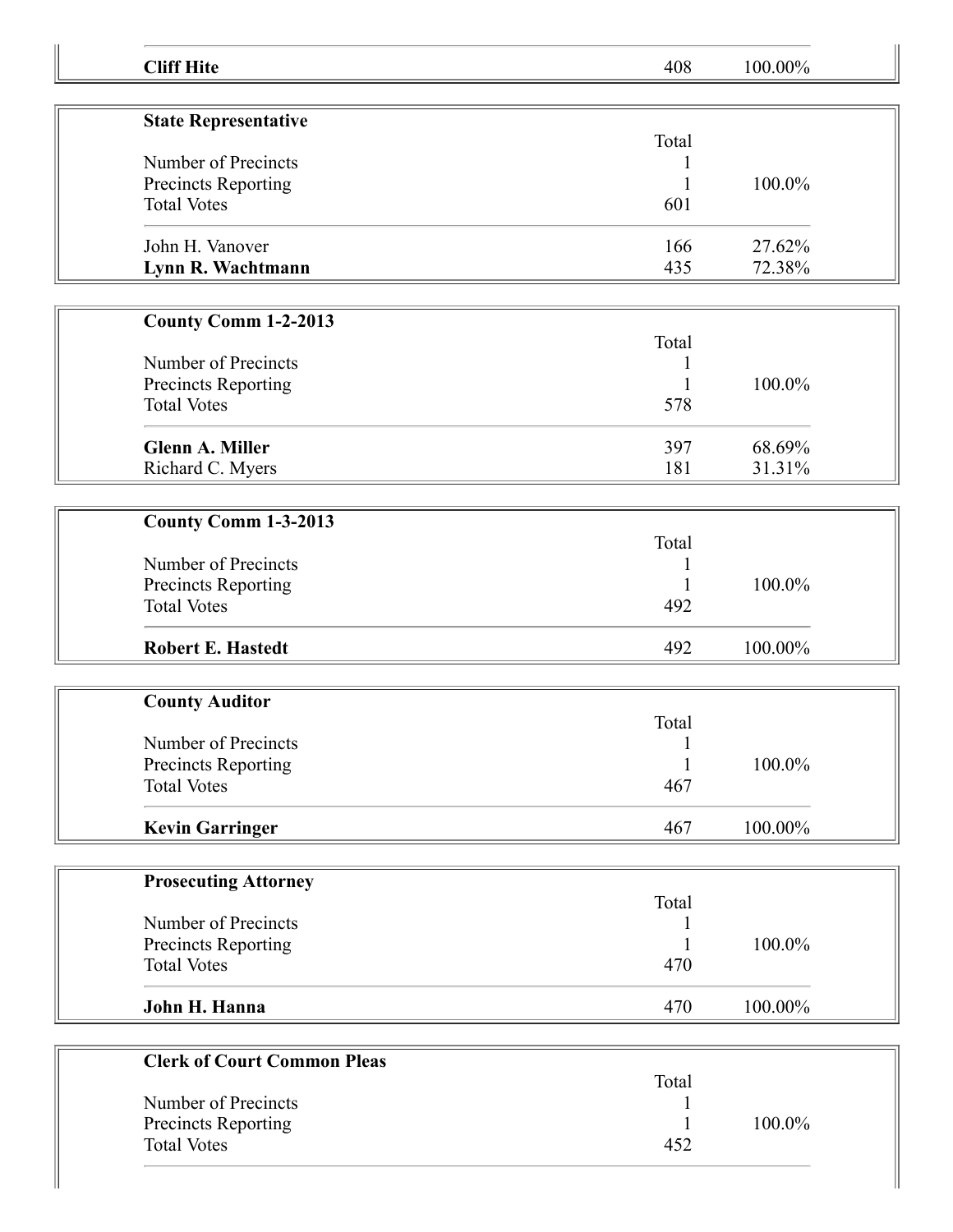| <b>Connie L. Schnitkey</b>                | 452                 | 100.00% |  |
|-------------------------------------------|---------------------|---------|--|
|                                           |                     |         |  |
| <b>Sheriff</b>                            | Total               |         |  |
| Number of Precincts                       |                     |         |  |
| Precincts Reporting                       |                     | 100.0%  |  |
| <b>Total Votes</b>                        | 612                 |         |  |
| <b>Michael Bodenbender</b>                | 415                 | 67.81%  |  |
| John J. Nye                               | 197                 | 32.19%  |  |
|                                           |                     |         |  |
| <b>County Recorder</b>                    |                     |         |  |
|                                           | Total               |         |  |
| Number of Precincts                       |                     |         |  |
| <b>Precincts Reporting</b>                |                     | 100.0%  |  |
| <b>Total Votes</b>                        | 389                 |         |  |
| Sara L. Myles                             | 389                 | 100.00% |  |
|                                           |                     |         |  |
| <b>County Treasurer</b>                   |                     |         |  |
|                                           | Total               |         |  |
| Number of Precincts                       |                     |         |  |
| Precincts Reporting                       |                     | 100.0%  |  |
| <b>Total Votes</b>                        | 591                 |         |  |
| Zachary T. Riley                          | 268                 | 45.35%  |  |
| <b>Calvin G. Spiess</b>                   | 323                 | 54.65%  |  |
|                                           |                     |         |  |
| <b>County Engineer</b>                    |                     |         |  |
|                                           | Total               |         |  |
| Number of Precincts                       |                     |         |  |
| Precincts Reporting<br><b>Total Votes</b> | $\mathbf{1}$<br>401 | 100.0%  |  |
|                                           |                     |         |  |
| <b>Timothy J. Schumm</b>                  | 401                 | 100.00% |  |
|                                           |                     |         |  |
| <b>County Coroner</b>                     |                     |         |  |
|                                           | Total               |         |  |
| Number of Precincts                       |                     |         |  |
| Precincts Reporting                       |                     | 100.0%  |  |
| <b>Total Votes</b>                        | 463                 |         |  |
| <b>Marek Skoskiewicz</b>                  | 463                 | 100.00% |  |
|                                           |                     |         |  |
| <b>State Board of Education</b>           |                     |         |  |
|                                           | Total               |         |  |
| Number of Precincts                       |                     |         |  |
| Precincts Reporting                       |                     | 100.0%  |  |
| <b>Total Votes</b>                        | 415                 |         |  |
| <b>Stanley Jackson</b>                    | 149                 | 35.90%  |  |
|                                           |                     |         |  |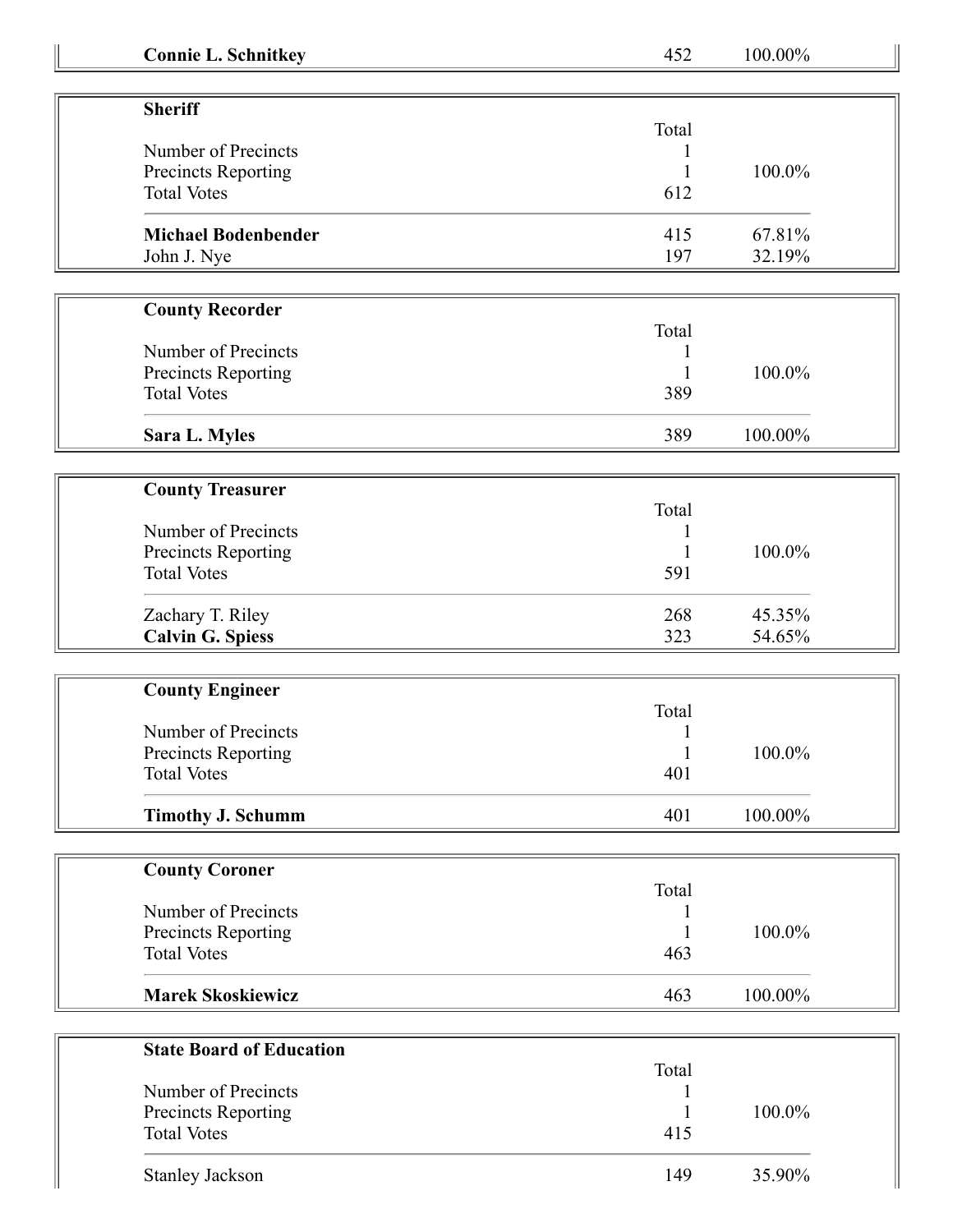| Ann E. Jacobs |  |  |  |  |
|---------------|--|--|--|--|
|---------------|--|--|--|--|

**Ann E. Jacobs** 266 64.10%

| Justice Sup Crt 1-1-2013  |       |           |
|---------------------------|-------|-----------|
|                           | Total |           |
| Number of Precincts       |       |           |
| Precincts Reporting       |       | $100.0\%$ |
| <b>Total Votes</b>        | 461   |           |
| <b>Terrence O"Donnell</b> | 343   | 74.40%    |
| Mike Skindell             | 118   | 25.60%    |

## **Justice Sup Crt 1-2-2013**

## **Justice Sup Crt 12-31-2014**

| Number of Precincts<br><b>Precincts Reporting</b><br><b>Total Votes</b> | Total<br>450 | 100.0% |
|-------------------------------------------------------------------------|--------------|--------|
| <b>Yvette McGee Brown</b>                                               | 104          | 23.11% |
| <b>Sharon L. Kennedy</b>                                                | 346          | 76.89% |

| <b>Judge of Court of Appeals</b> |       |            |  |
|----------------------------------|-------|------------|--|
|                                  | Total |            |  |
| Number of Precincts              |       |            |  |
| Precincts Reporting              |       | 100.0%     |  |
| <b>Total Votes</b>               | 374   |            |  |
| John R. Willamowski              | 374   | $100.00\%$ |  |

| <b>State Issue 1</b> |       |        |
|----------------------|-------|--------|
|                      | Total |        |
| Number of Precincts  |       |        |
| Precincts Reporting  |       | 100.0% |
| <b>Total Votes</b>   | 568   |        |
| <b>YES</b>           | 154   | 27.11% |
| NO                   | 414   | 72.89% |

| <b>State Issue 2</b>       |        |  |
|----------------------------|--------|--|
|                            | Total  |  |
| Number of Precincts        |        |  |
| <b>Precincts Reporting</b> | 100.0% |  |
| <b>Total Votes</b>         | 571    |  |